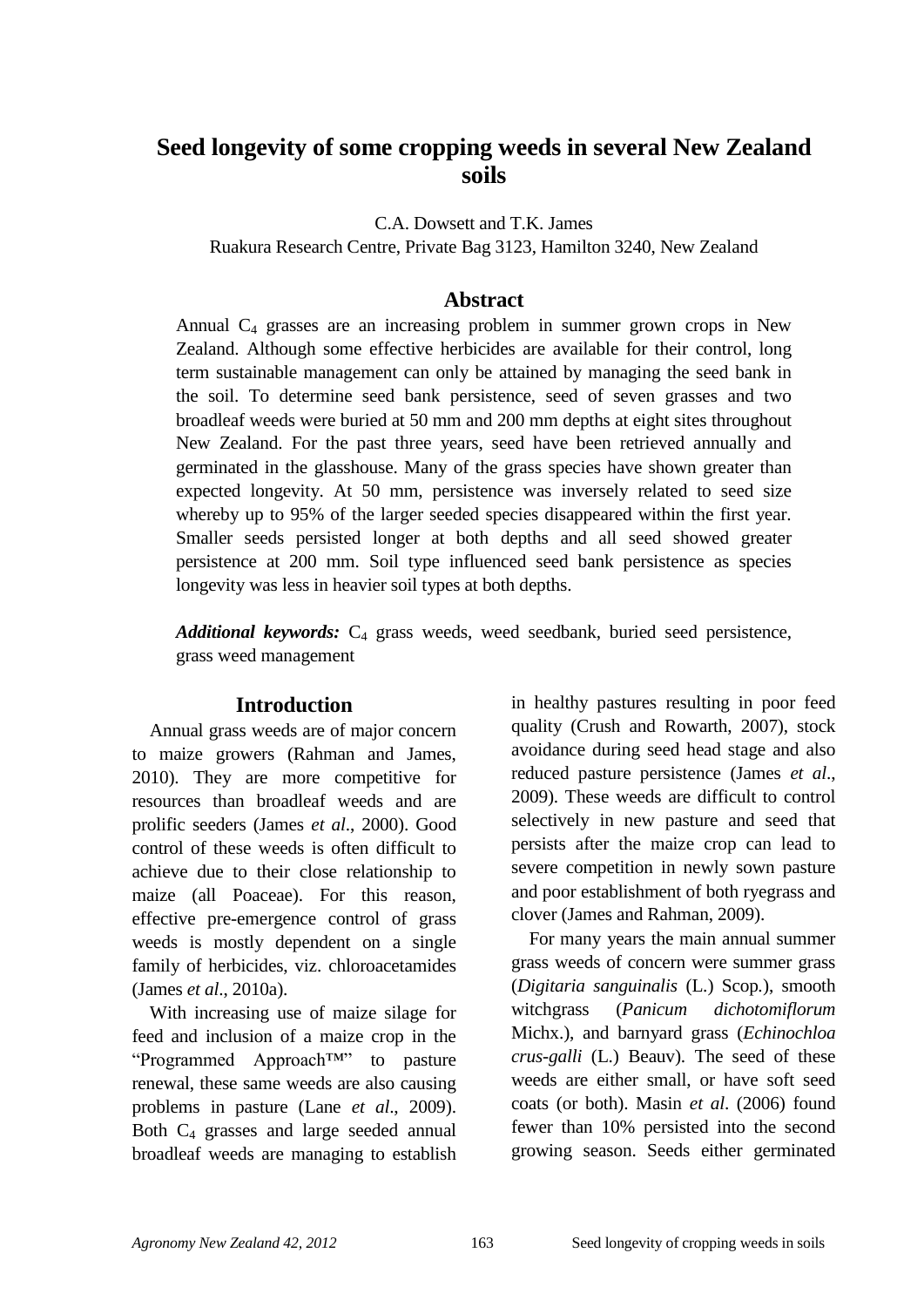the following year or decayed in the soil. Recently, new grass weeds have become established and have spread widely. The worst of these is broomcorn millet (*Panicum miliaceum* L.) which is the foremost grass weed in maize cropping in the USA (Wilson and Westra, 1991). This plant has a large seed with a hard, shiny palea and lemma enclosing the seed which limits imbibition of water and slows germination (Khan *et al*., 1996). There is anecdotal evidence from growers in New Zealand that the seed of this grass weed is able to persist in the soil for more than 5 years. There are also similar reports of long persistence for some of the *Setaria* spp. Although *Setaria* spp. seed are generally smaller, they also have a hard, shiny palea and lemma which may protect the seed from predators and decay (Dekker, 2003).

Good knowledge of the length of viability of seed in soil and silage would enable us to formulate effective management strategies. Benefits for both the maize and pastoral industries would be effective management of these weeds resulting in increased maize yields for grain or silage and reduced spread of these weeds into both new and established pastures.

This study has been designed to determine the seed longevity of seven annual grass weeds: broom corn millet, witchgrass (*Panicum capillare* L.), smooth witchgrass, summer grass, barnyard grass, rough bristle grass (*Setaria verticillata* (L.) P. Beauv*.*), yellow bristle grass (*Setaria pumila* (Poir.) Roem. & Schult.) and two annual broad leaf weeds, thorn apple (*Datura stramonium* L.) and apple of Peru (*Nicandra physalodes* (L.) Gaertn.) *in situ* at two depths in eight soils.

# **Materials and Methods**

### **Seed collection and seed bag preparation**

During the summer of 2007-08, plants of the test species were grown in a glasshouse using seed obtained from the field. Seed collected from these glasshouse grown plants were used in the present study. Approximately 200 seeds of each of three large seeded grass weed species (broom corn millet (0.855 g), yellow bristle grass  $(0.505 \text{ g})$  and barnyard grass  $(0.422 \text{ g})$ were weighed into a coarse mesh bag. Similarly, 200 seeds of each of four small seeded grass weed species (witchgrass (0.084 g), smooth witchgrass (0.168 g), summer grass (0.130 g) and rough bristle grass (0.250 g)) were weighed into a separate, fine mesh bag. Two broadleaf weed species were also weighed into a fine mesh bag, approximately 200 apple of Peru seeds (0.226 g) and 50 thorn apple seeds (0.361 g). Four hundred and eighty bundles, each comprising one each of the above three bags, were prepared.

# **Trial location**

Eight seed burial sites were selected in various locations across New Zealand. These locations and their respective longitude and latitude co-ordinates and soil types were: Jordan Valley, Northland (35° 36' 49" S, 174° 15' 47" E), Wairua clay; Tamahere, Waikato (37 $\degree$  50' 24" E, 175 $\degree$ 22" 19" S), Horotiu silt loam; Matata, Bay of Plenty (37° 50" 38" S, 176° 36" 27" E), Ohinepanea loamy sand soil; Manutuke, Poverty Bay (38° 40' 40" S, 177° 53' 05" E), Matawhero clay loam; Havelock North, Hawke's Bay (39° 36' 25" S, 176° 54' 41" E), Te Mata Mangateretere silt loam on clay; Palmerston North, Manawatu (40° 19" 21" S, 175° 27" 18" E), Kairanga fine sandy loam: Motueka, Nelson (41° 03' 43" S,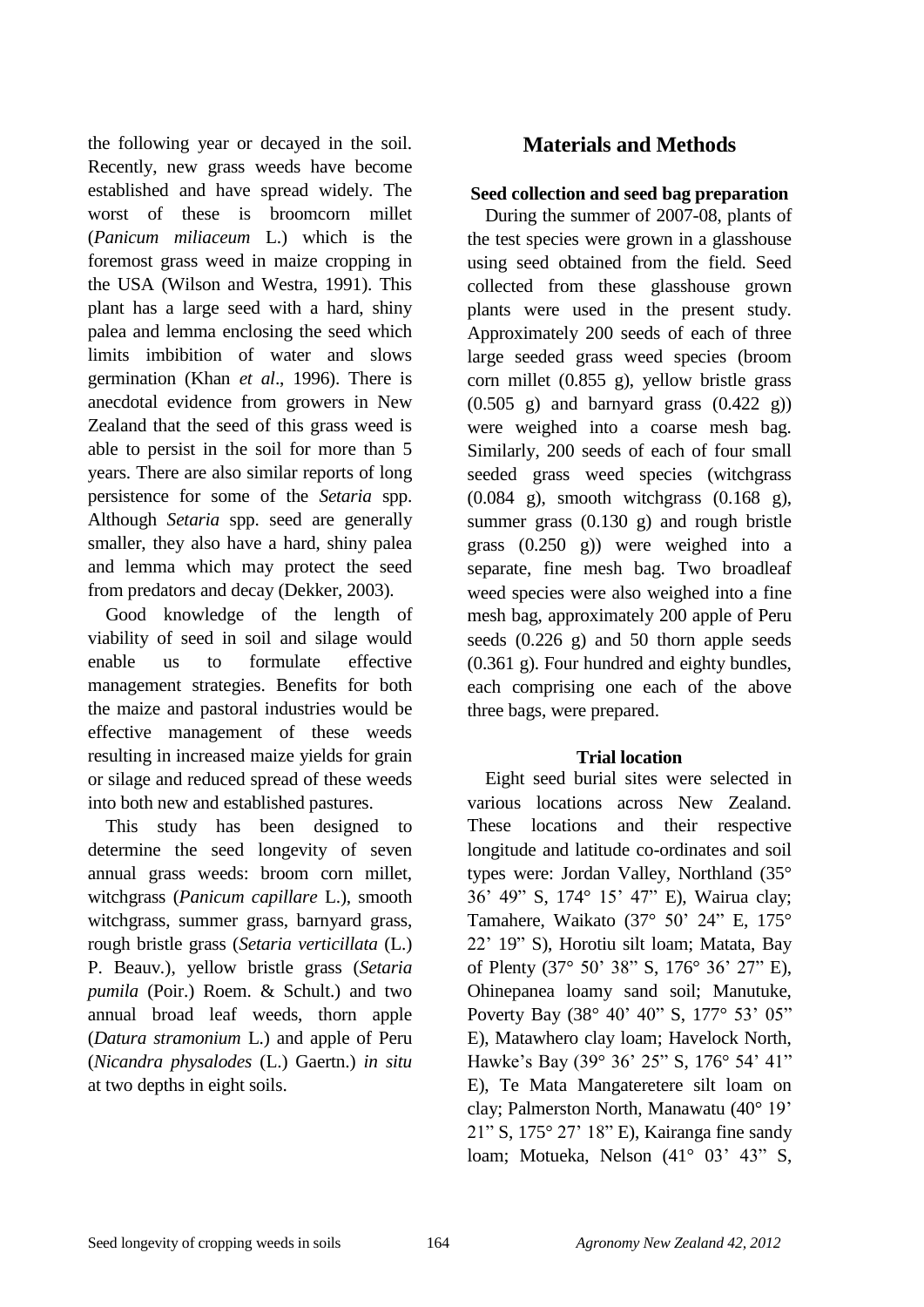$172^{\circ}$  59' 16" E), Sherry sand/sandy loam; and Lincoln, Canterbury  $(43^{\circ} 40^{\circ} 35^{\circ} S,$ 172° 32" 46" E), Taitapu silt loam.

#### **Seed burial**

In July 2008, 240 seed burial tubes (250 mm lengths of perforated, 60 mm diameter plastic drainpipe) were prepared. At each of the eight sites, 30 tubes were filled with soil and a bundle of seed bags was placed 50 mm from each end of every tube. The pipes were buried vertically with their tops flush with the soil surface resulting in one bundle of bags buried at 50 mm and the other at 200 mm from the soil surface.

#### **Seed germination tests**

In early summer each year for 3 years, five replicate tubes were removed from each site, the top end marked, and brought to the Plant Protection glasshouses at Ruakura Research Centre, Hamilton (37°46"35"S, 175°18"33"E). For each seed bag, a polystyrene seed tray was half filled with potting mix and topped with a layer of weed mat. The contents of each bag were mixed evenly through one kilogram of seed-raising mix (Daltons, Matamata, New Zealand) and spread out on top of the weed mat to a depth of 10 mm. The seed trays were placed on benches in the glasshouse for germination testing and maintained at ambient temperature and watered as required. Seedlings were allowed to germinate for a minimum of 4 weeks before being counted. Initial seed viability was determined as the percentage of seed that germinated, using the method above, after being stored in a cool dry environment for 5 months.

#### **Data analysis**

All data were normalised to percent of initial viability for each species. Each year's data were then subjected to an analysis of variance (ANOVA) to identify differences due to soil types. Least significant differences (LSD) were determined for each species at each burial site  $(P=0.05)$ .

# **Results and Discussion**

### **Initial viability**

Initial viability of the seed was: broomcorn millet 74%, yellow bristle grass 85%, barnyard grass 90%, witchgrass 68%, smooth witchgrass 88%, summer grass 87%, rough bristle grass 87%, apple of Peru 75% and thorn apple 69%.

### **Seed buried at 50 mm depth**

Seed germinated quickly in the seed trays in the glasshouse but there was some variability between years and replicates. Few significant trends of decreasing viability were observed over the 3 years of this study as viability often was similar or even increased (Table 1). The reasons for the high variation and reverse trends are not immediately obvious as the seeds from each site were all treated the same. At the first sampling, approximately 5 months after burial, it was obvious that some of the large seeded species (broom corn millet, yellow bristle grass and barnyard grass), had germinated *in situ* before the seed tubes were excavated. These same species generally had the lowest germination of 5- 30%, except at the Bay of Plenty and Nelson sites, indicating the greatest loss of seed (Table 1). The smallest seeded species (witchgrass and smooth witchgrass) had the highest germination of 30-100% indicating greater persistence of seed. These trends were consistent over all sites and all years of the study. At this depth the larger grass seeds would have readily germinated (James *et al*., 2002) and were lost from the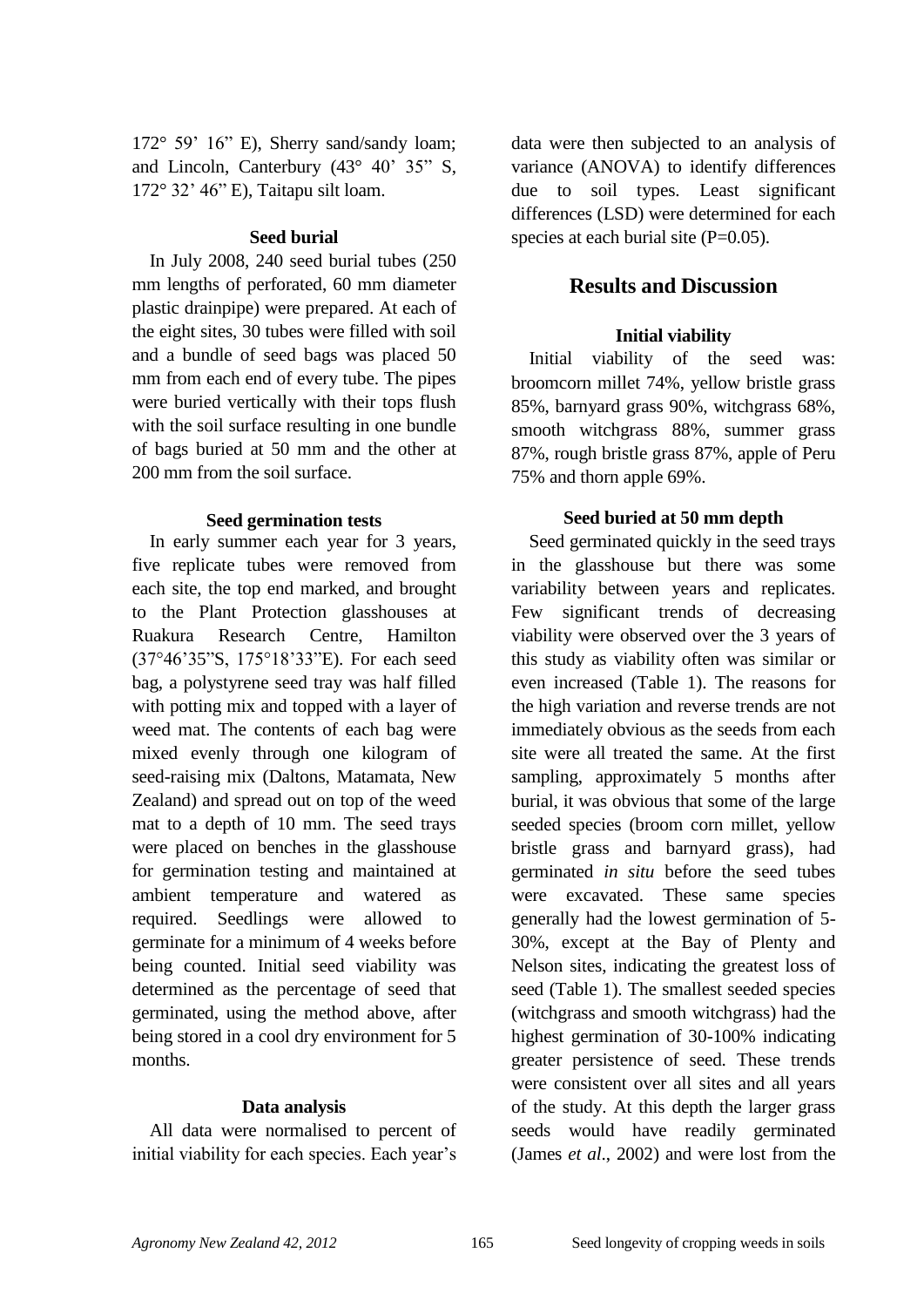seed bank while the smaller grass seeds did not and therefore continued to persist in the seed bank. It has previously been shown that smaller seeds are more persistent than larger ones (Thompson *et al*., 1993), although Leishman and Westoby (1998) have proven that this pattern is not consistent within the Australian flora.

Apple of Peru and thorn apple, although large seeds, did not germinate *in situ* before sampling as the large grass seeds did. These species showed a similar persistence over the 3 years, although, apple of Peru had unexpectedly low germination in the second year (Table 1). Broadleaf weeds, in general, have a much harder seed coat than grasses and it is evident that many do not germinate as readily as grass seeds (Burnside *et al*., 1996).

Along with the consistent trends due to seed size observed between species, there were also consistent trends between locations and soils. Germination of the seed buried in Poverty Bay was always very low, with many species having no germination in the third year (Table 1). Conversely, seed buried in Bay of Plenty had the highest germination, particularly in Years 1 and 2, but by Year 3, germination was similar to most of the other locations. The Poverty Bay soil is a heavy clay loam while that from Bay of Plenty is a light sandy soil. Seeds buried in the other heavy soils (Northland, Manawatu and Canterbury) tended to have lower seed bank persistence while the lighter soils of Waikato and Hawke's Bay had greater persistence. This is supported by the results of a 28 year buried seed study where the seed of five broadleaf weed species persisted for longer in the lighter Horotiu silt loam soil compared with the heavier Hamilton clay loam soil (James *et al*., 2010b).

#### **Seed buried at 200 mm depth**

Overall, more seed germinated in the glasshouse from samples buried at 200 mm compared with those at 50 mm depth, particularly for the larger seeded grasses: broom corn millet, barnyard grass and yellow bristle grass (Table 2). This supports the suggestion that the seeds of these species were lost from the 50 mm depth due to germination *in situ* before excavation of the seed burial tubes. When buried at a depth from which they could/would not germinate, seed bank persistence was greater. Conversely the germination of the small seeded grass species, witchgrass and smooth witchgrass, was similar at both burial depths.

Persistence of the two broadleaf species was generally greater at 200 mm, compared with those buried at 50 mm, although again, germination of apple of Peru was very low in the second year of the study (Table 2).

Differences due to soil type were clearly present but less consistent at this depth (Table 2). For several species however, persistence in the Northland and Poverty Bay soils was reduced, particularly by Year 3. This is supported by Burnside *et al*. (1996) who found in a 17 year long burial study in Nebraska, that the seed buried at this same depth from several *Setaria* spp. (yellow bristle grass and rough bristle grass), large crabgrass (summer grass), and jimsonweed (thorn apple), had greater seed bank persistence in a fine sandy loam versus a silty clay loam soil.

From a management perspective these results confirm that the dynamics of any weed seed bank is complicated. This study will continue for another 3 years, by which time patterns of seed bank persistence should be better defined and weed management strategies developed accordingly.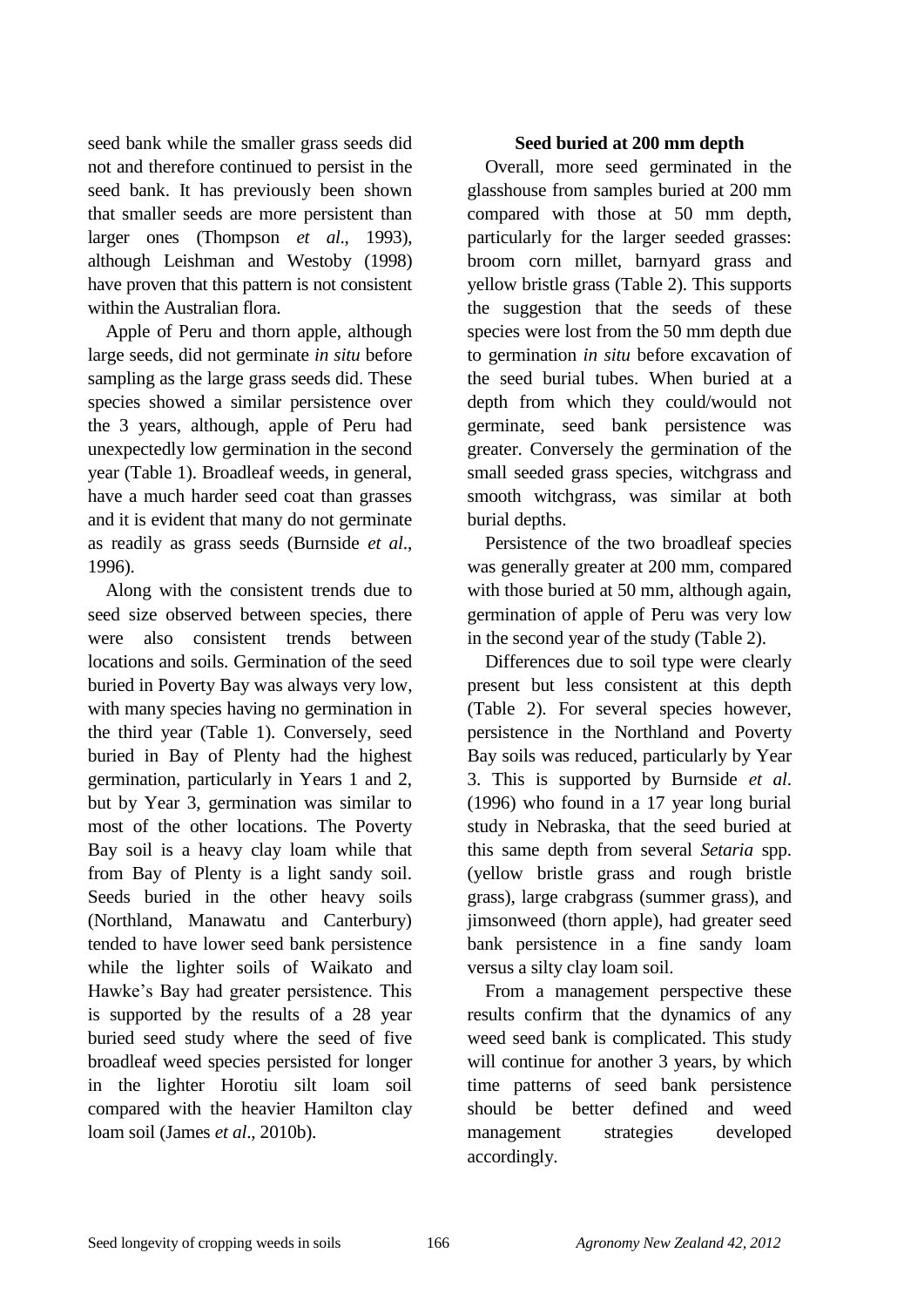|                       | Emerged seedlings (percentage of original viable buried seed) |                |                |                   |                  |      |                  |                |                  |                             |                |                |                |      |                  |
|-----------------------|---------------------------------------------------------------|----------------|----------------|-------------------|------------------|------|------------------|----------------|------------------|-----------------------------|----------------|----------------|----------------|------|------------------|
|                       | Thorn apple                                                   |                |                | Apple of Peru     |                  |      | Broomcorn millet |                |                  | <b>Yellow Bristle grass</b> |                |                | Barnyard grass |      |                  |
| Location              | Y1                                                            | Y2             | Y3             | Y1                | Y2               | Y3   | Y1               | Y2             | Y3               | Y1                          | Y2             | Y3             | Y1             | Y2   | Y3               |
| Northland             | 66                                                            | 36             | 68             | 68                | 8                | 59   | 6                | $\overline{4}$ |                  | 11                          | 12             |                | 8              | 32   | $\overline{4}$   |
| Waikato               | 46                                                            | 52             | 76             | 61                | 5                | 77   |                  | 10             | 21               | 25                          | 21             | 16             | 21             | 20   | 12               |
| Bay of Plenty         | 86                                                            | 72             | 66             | 67                | 7                | 42   | 34               | 40             | 12               | 56                          | 34             | 13             | 81             | 52   | 26               |
| Gisborne              | 18                                                            | 6              | 6              |                   | -1               |      | 3                |                | $\boldsymbol{0}$ | 11                          | $\overline{2}$ | $\overline{0}$ | 18             | 8    | $\boldsymbol{0}$ |
| Hawkes Bay            | 60                                                            | 74             | 70             | 5                 | $\boldsymbol{0}$ | 40   | 10               | 10             | 28               | 11                          | 12             | 20             | 17             | 61   | 43               |
| Manawatu              | 38                                                            | 52             | 20             | 50                | $\boldsymbol{0}$ |      | 3                | $\overline{7}$ | 6                | $\overline{0}$              | 5              | $\overline{2}$ | 3              | 25   | 19               |
| Nelson                | 80                                                            | 66             | 66             | 44                | 25               | 13   | 20               | 3              | 5                | 22                          | 3              | 5              | 47             | 16   | 19               |
| Lincoln               | 46                                                            | 74             | 46             | 61                | $\overline{2}$   | 27   |                  | 8              | $\overline{0}$   | 25                          | 11             |                | 21             | 53   | 10               |
| LSD <sub>(0.05)</sub> | 41.6                                                          | 19.0           | 16.8           | 11.4              | 6.7              | 7.8  | 7.9              | 7.4            | 10.4             | 9.5                         | 10.8           | 8.3            | 16.3           | 17.6 | 18.0             |
|                       | Rough bristle grass                                           |                |                | Smooth witchgrass |                  |      | Summer grass     |                |                  | Witchgrass                  |                |                |                |      |                  |
| Location              | Y1                                                            | Y2             | Y3             | Y1                | Y2               | Y3   | Y1               | Y2             | Y3               | Y1                          | Y2             | Y3             |                |      |                  |
| Northland             | 24                                                            | 29             | 5              | 28                | 46               | 57   | 27               | 13             | 5                | 19                          | 31             | 49             |                |      |                  |
| Waikato               | 46                                                            | 27             | 29             | 44                | 67               | 79   | 22               | 4              | 9                | 20                          | 26             | 49             |                |      |                  |
| Bay of Plenty         | 78                                                            | 55             | 27             | 87                | 43               | 67   | 71               | 27             | 40               | 49                          | 24             | 43             |                |      |                  |
| Gisborne              | 13                                                            | $\overline{3}$ | $\overline{0}$ | 46                | 36               | 35   | 15               | 23             |                  | 18                          | 8              | $\overline{0}$ |                |      |                  |
| Hawkes Bay            | 34                                                            | 43             | 80             | 40                | 62               | 70   | 58               | 29             | 48               | 66                          | 52             | 61             |                |      |                  |
| Manawatu              | 2                                                             | 12             | 3              | 36                | 38               | 38   | 31               | 26             | 28               | 31                          | 75             | 39             |                |      |                  |
| Nelson                | 37                                                            | 21             | 6              | 63                | 12               | 33   | 47               | 9              | 12               | 45                          | 23             | 23             |                |      |                  |
| Lincoln               | 46                                                            | 35             | $\overline{4}$ | 44                | 57               | 89   | 22               | 33             | 7                | 20                          | 38             | 61             |                |      |                  |
| LSD <sub>(0.05)</sub> | 14.1                                                          | 18.5           | 9.3            | 26.3              | 25.1             | 18.9 | 17.1             | 13.8           | 20.6             | 13.1                        | 17.6           | 17.6           |                |      |                  |

**Table 1:** Persistence of seed over 3 years buried at a depth of 50 mm in eight different soils.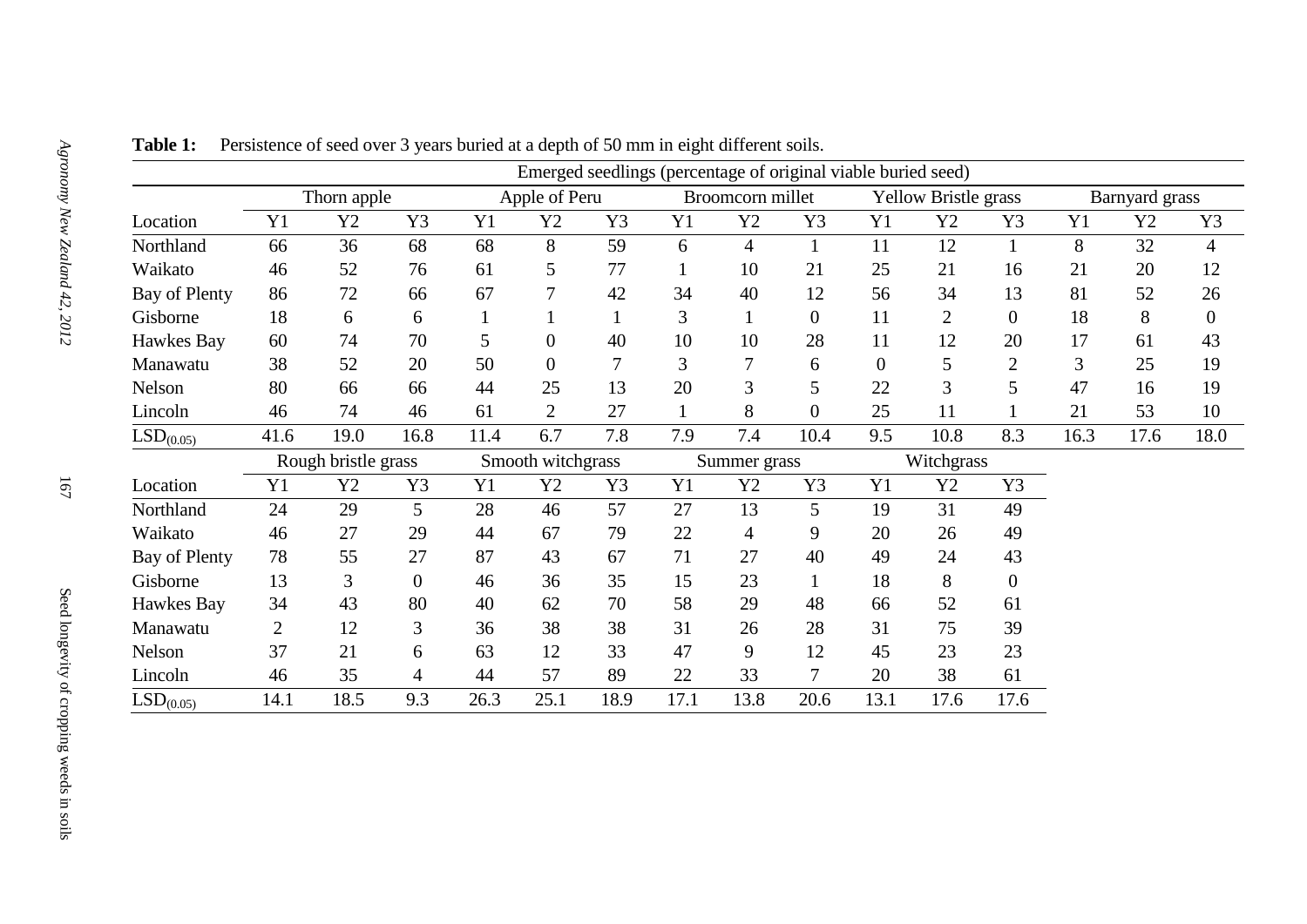|                       |                     |      |                |                   | Emerged seedlings (percentage of original viable buried seed) |      |                  |                |                |                             |      |      |                |                |                |
|-----------------------|---------------------|------|----------------|-------------------|---------------------------------------------------------------|------|------------------|----------------|----------------|-----------------------------|------|------|----------------|----------------|----------------|
|                       | Thorn apple         |      |                | Apple of Peru     |                                                               |      | Broomcorn millet |                |                | <b>Yellow Bristle grass</b> |      |      | Barnyard grass |                |                |
| Location              | Y1                  | Y2   | Y3             | Y <sub>1</sub>    | Y2                                                            | Y3   | Y1               | Y2             | Y3             | Y1                          | Y2   | Y3   | Y1             | Y2             | Y3             |
| Northland             | 70                  | 60   | 78             | 81                | 23                                                            | 60   | 16               | 19             | 11             | 9                           | 3    |      | 9              | $\overline{4}$ | $\overline{2}$ |
| Waikato               | 74                  | 50   | 80             | 76                | 11                                                            | 74   | 10               | 18             | 45             | 39                          | 18   | 21   | 38             | 13             | 41             |
| Bay of Plenty         | 62                  | 80   | 70             | 51                | 9                                                             | 34   | 45               | 37             | 32             | 64                          | 29   | 21   | 87             | 19             | 43             |
| Gisborne              | 22                  | 78   | 66             | 6                 | 6                                                             | 33   | 32               | 46             | 34             | 26                          | 21   | 6    | 42             | 42             | 7              |
| Hawkes Bay            | 70                  | 72   | 86             | 9                 | $\mathbf{1}$                                                  | 69   | 21               | 50             | 62             | 11                          | 57   | 42   | 18             | 78             | 41             |
| Manawatu              | 96                  | 78   | 60             | 86                | $\overline{7}$                                                | 28   | 23               | 24             | 16             | 5                           | 8    | 5    | 65             | 89             | 52             |
| Nelson                | 78                  | 98   | 72             | 74                | 59                                                            | 28   | 46               | 51             | 19             | 49                          | 46   | 28   | 94             | 70             | 45             |
| Lincoln               | 82                  | 66   | 88             | 54                | 6                                                             | 84   | 46               | 37             | 61             | 40                          | 23   | 21   | 82             | 51             | 83             |
| LSD <sub>(0.05)</sub> | 29.0                | 13.2 | 12.0           | 8.0               | 9.9                                                           | 8.8  | 9.7              | 11.7           | 11.6           | 8.5                         | 17.5 | 12.2 | 17.2           | 17.2           | 24.5           |
|                       | Rough bristle grass |      |                | Smooth witchgrass |                                                               |      | Summer grass     |                |                | Witchgrass                  |      |      |                |                |                |
| Location              | Y <sub>1</sub>      | Y2   | Y3             | Y1                | Y2                                                            | Y3   | Y1               | Y2             | Y3             | Y1                          | Y2   | Y3   |                |                |                |
| Northland             | 34                  | 36   | $\overline{2}$ | 62                | 61                                                            | 72   | 32               | 25             | $\overline{4}$ | 33                          | 14   | 55   |                |                |                |
| Waikato               | 49                  | 52   | 45             | 74                | 56                                                            | 55   | 17               | $\overline{2}$ | 26             | 18                          | 8    | 54   |                |                |                |
| Bay of Plenty         | 87                  | 30   | 36             | 87                | 39                                                            | 71   | 79               | 27             | 28             | 59                          | 21   | 50   |                |                |                |
| Gisborne              | 34                  | 34   | 18             | 36                | 46                                                            | 57   | 36               | 39             | 16             | 21                          | 54   | 34   |                |                |                |
| Hawkes Bay            | 20                  | 80   | 84             | 49                | 66                                                            | 66   | 67               | 74             | 65             | 58                          | 67   | 56   |                |                |                |
| Manawatu              | 37                  | 46   | 36             | 50                | 58                                                            | 60   | 60               | 48             | 61             | 28                          | 76   | 57   |                |                |                |
| Nelson                | 81                  | 63   | 25             | 72                | 44                                                            | 31   | 81               | 64             | 45             | 25                          | 27   | 24   |                |                |                |
| Lincoln               | 72                  | 45   | 55             | 45                | 61                                                            | 70   | 66               | 57             | 70             | 72                          | 34   | 82   |                |                |                |
| LSD <sub>(0.05)</sub> | 15.8                | 18.7 | 18.6           | 19.6              | 21.5                                                          | 20.2 | 17.3             | 17.8           | 23.5           | 14.9                        | 10.3 | 11.8 |                |                |                |

**Table 2:** Persistence of seed over 3 years buried at a depth of 200 mm in eight different soils.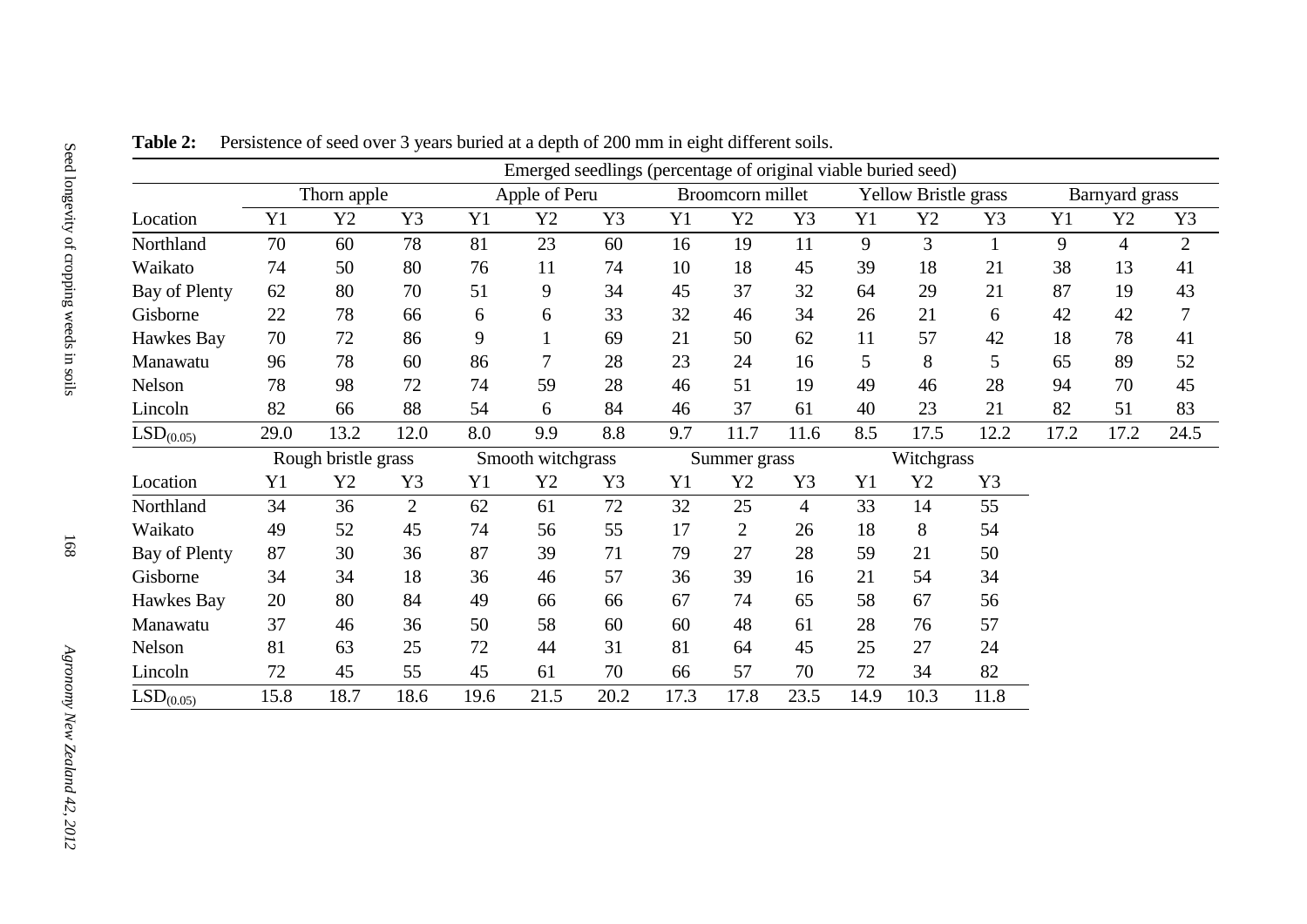# **Conclusions**

Large seeded grass species showed shorter seed bank persistence than the smaller seeded grass species when buried at 50 mm. All seed persisted for longer when buried at the greater depth of 200 mm. After 3 years burial, the viability of apple of Peru and thorn apple seed was largely unchanged. When buried at 50 mm, in most cases, seed buried in light soil persisted longer than those buried in heavy soil.

# **Acknowledgements**

Financial assistance for this study was provided by the Foundation for Arable Research (FAR) and Horticulture New Zealand (HortNZ). Thanks are due to FAR staff for assistance with tube burial and recovery; to the landowners for allowing us to use their property for burial; to Erin Carney, Kris Krammer-Walter and Waikato University BScTech students, Emily Hunt, Yasmine Lovell and Jordan Cooper for technical assistance.

# **References**

- Burnside, O.C., Wilson, R.G. Weisburg, S. and Hubbard K.G. 1996. Seed longevity of 41 weed species buried 17 years in Eastern and Western Nebraska. *Weed Science* 44: 74-86.
- Crush, J.R. and Rowarth J. S. 2007. The role of C4 grasses in New Zealand pastoral systems. *New Zealand Journal of Agricultural Research* 50:125-137.
- Dekker, J. 2003. The foxtail (*Setaria*) species-group**.** *Weed Science* 51: 641- 656.
- James, T.K., Rahman, A. and Mellsop, J. 2000. Weed competition in maize crop under different timings for postemergence weed control. *New Zealand Plant Protection* 53: 269-272.
- James, T.K., Rahman, A., Webster, T. and Waller, J. 2002. Emergence of weeds as affected by vertical seed distribution in arable soils. *New Zealand Plant Protection* 55: 213-217.
- James, T.K. and Rahman, A. 2009. Selective control of yellow bristle grass (*Setaria pumila*) in pasture. *New Zealand Plant Protection* 62: 217-221.
- James, T.K., Tozer, K.N. and Rahman, A. 2009. Yellow bristle grass; a recent weed incursion in Waikato dairy pastures. *Proceedings of the New Zealand Grassland Association* 71: 39-42.
- James, T.K., Rahman, A., Trolove, M.R., and Parker, M.D. 2010a. Enhanced degradation of atrazine in soils after a long history of repeated use. pp. 24-27. *In:* 17th Australasian Weeds Conference, 26-30 September, Christchurch, New Zealand.
- James, T.K., Rahman, A. and Trivedi, P.D. 2010b. Germination of seed from five broadleaf weeds after burial for up to 28 years in two soils. *New Zealand Plant Protection* 63: 84-89.
- Khan, M., Cavers, P.B., Kane, M. and Thompson, K. 1996. Role of the pigmented seed coat of proso millet (*Panicum miliaceum*) in imbibition, germination and seed persistence. *Seed Science Research* 7: 21-25.
- Lane, P.M.S., Addison, P.J. and Van Platereringen M.J. 2009. The Programmed Approach<sup>TM</sup> to pasture renewal and cropping. *Proceedings of the New Zealand Grassland Association* 71: 89-92.
- Leishman, M.R. and Westoby, M. 1998. Seed size and shape are not related to persistence in soil in Australia in the same way as in Britain. *Functional Ecology* 12: 480-485.
- Masin, R., Zuin, M.C., Otto, S. and Zanin, G. 2006. Seed longevity and dormancy of